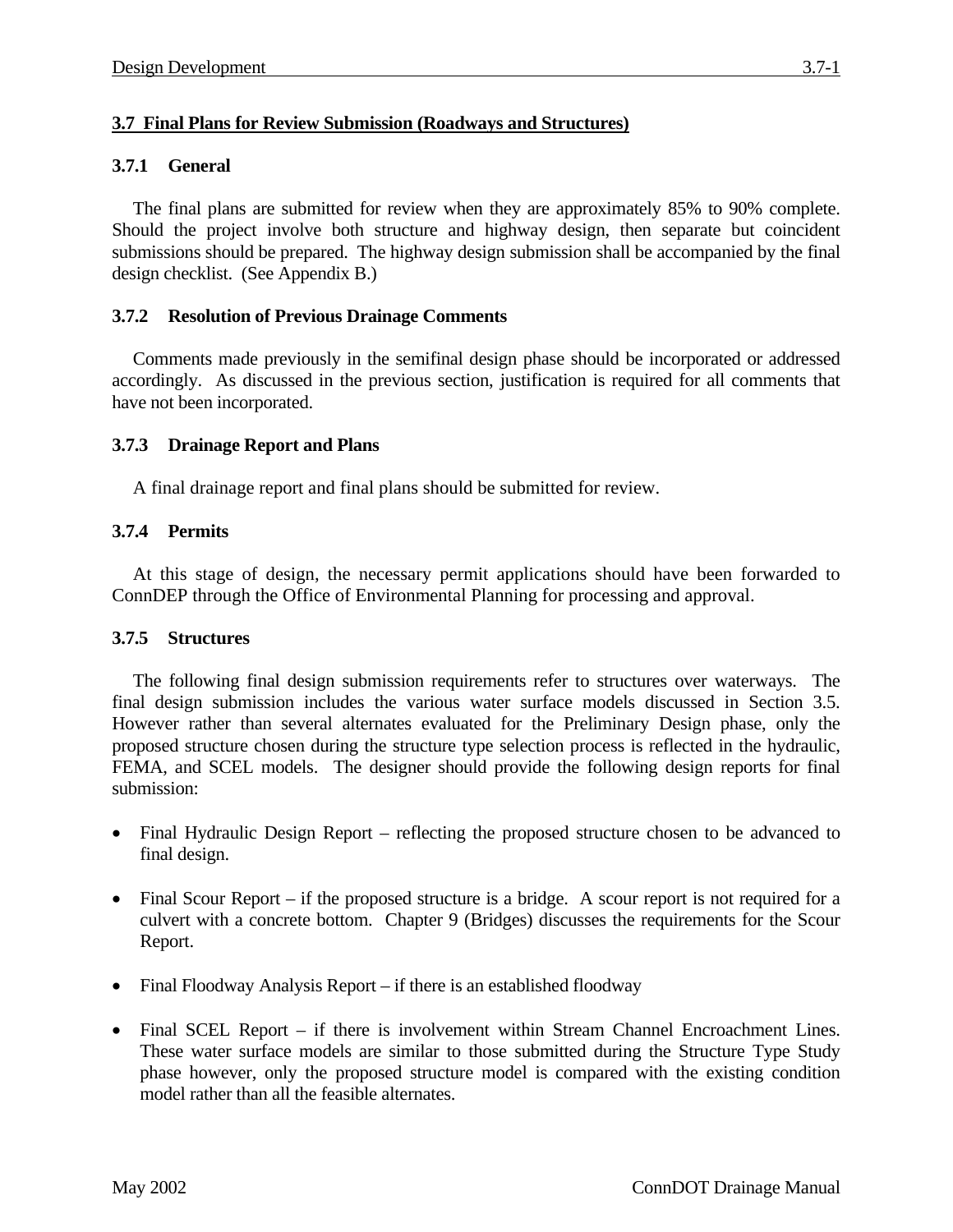## **3.7.6 Final Structure Plans**

The following data for riverine (inland) structures, as shown in Table 3-1, shall be included in tabular form on the general plan sheet:

| Table 3-1                                      |                                                 |  |  |
|------------------------------------------------|-------------------------------------------------|--|--|
| Drainage Area                                  | sq. km (sq. mile)                               |  |  |
| Design Frequency                               | year                                            |  |  |
| Design Discharge                               | cms (cfs)                                       |  |  |
| <b>Average Daily Flow Elevation</b>            | m (ft) - <i>indicate</i> Estimated or Observed. |  |  |
|                                                | For observed, show date.                        |  |  |
| <b>Upstream Design Water Surface Elevation</b> | m(f <sub>t</sub> )                              |  |  |
| Downstream Design Water Surface Elevation      | m(f <sub>t</sub> )                              |  |  |
| <b>Maximum Scour Elevation</b>                 | m(f <sub>t</sub> )                              |  |  |
| Frequency                                      | year                                            |  |  |
| Discharge                                      | cms (cfs)                                       |  |  |
| Worst case scour sub-structure unit            | <i>indicate</i> Abutment # or Pier #            |  |  |

- The design water surface and average daily flow elevations, from Table 3-1, shall be shown graphically on the cross section of elevation view. The upstream water surface elevation is typically taken at the approach cross section.
- Scour information not applicable for culverts (enclosed conduits).

The following data for tidal structures, as shown in Table 3-2, shall be included in tabular form on the general plan sheet in lieu of Table 3-1 above:

| $1$ avit $J^2L$                     |                                      |                      |  |  |
|-------------------------------------|--------------------------------------|----------------------|--|--|
| Mean Low Water                      | m(f <sub>t</sub> )                   |                      |  |  |
| Mean High Water                     | m(f <sub>t</sub> )                   |                      |  |  |
| High Tide Line (1-Year Tide)        | m(f <sub>t</sub> )                   |                      |  |  |
| 10-Year Tide                        | m(f <sub>t</sub> )                   |                      |  |  |
| 100-Year Tide                       | m(f <sub>t</sub> )                   |                      |  |  |
| Design Frequency/Event*             | Tidal: year/event                    | Riverine: year/event |  |  |
| Design Discharge                    | $\cos(\text{cfs})$                   |                      |  |  |
| Design Water Surface Elevation -    | m(f <sub>t</sub> )                   |                      |  |  |
| <b>Ebb Direction</b>                |                                      |                      |  |  |
| Design Water Surface Elevation -    | m(f <sub>t</sub> )                   |                      |  |  |
| <b>Flood Direction</b>              |                                      |                      |  |  |
| <b>Maximum Scour Elevation</b>      | m(f <sub>t</sub> )                   |                      |  |  |
| Frequency/Event*                    | Tidal: year/event                    | Riverine: year/event |  |  |
| Discharge                           | cms (cfs)                            |                      |  |  |
| Worst case scour sub-structure unit | <i>indicate</i> Abutment # or Pier # |                      |  |  |

Table 3-2

\* Event means other occurrence such as average daily flow, mean high water, mean low water, etc.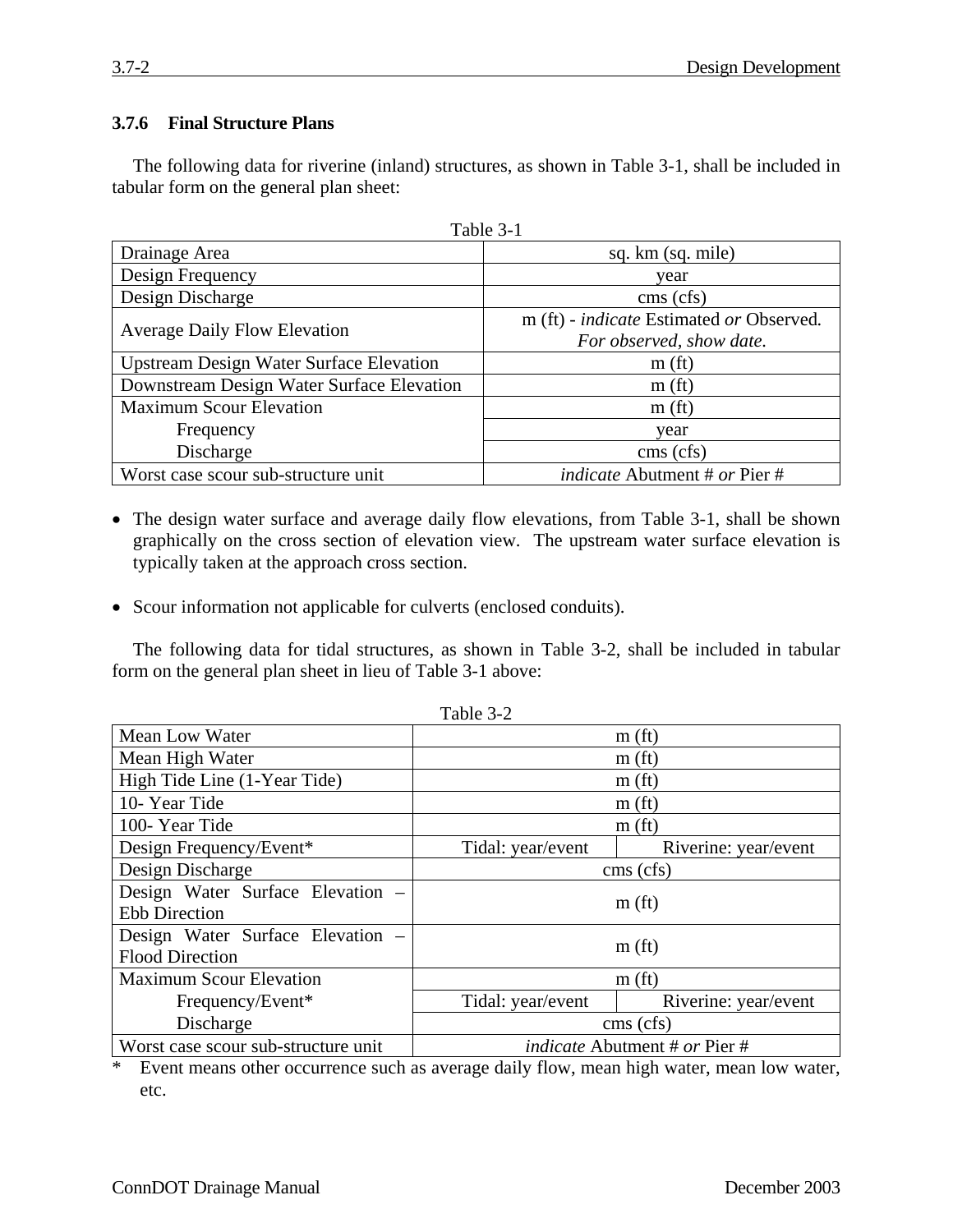• Design frequency/event for tidal structures may be based on riverine floods, tidal storm surge or a combination of tidal storm surge and riverine flooding. See Sections 9.3.8 and 9.4.5 for further discussion.

Examples:

(1) The **Design Discharge Elevation** at a structure was determined based on a 100-year riverine flood in combination with a 10-year tide. The Design Frequency/Event information in Table 3-2 would be completed as follows:

| Design Frequency/Event | Tidal: 10-year | Riverine: 100-year |
|------------------------|----------------|--------------------|

(2) The **Maximum Scour Elevation** is based on a 500-year tidal storm surge in combination with an average daily riverine flow. The Design Frequency/Event information in Table 3-2 would be completed as follows:

The design, mean high and mean low water elevations shall be shown on the cross section view.

For projects requiring the use of temporary hydraulic and/or water handling facilities, the tabulated stage/discharge data shown on Table 3-3 for riverine structures or Table 3-4 for tidal structures, shall be included, typically on the stage construction/water handling plans. The temporary design water surface elevations shall also be shown graphically on the cross section or elevation view. The minimum top elevation of cofferdams being utilized to isolate or divert the stream flow away from the work area shall be indicated on the plan. This information is provided to assist the contractor during construction. Section 9.6.12 of Chapter 9, Bridges, discusses the hydraulic design of temporary hydraulic facilities.

| <b>Average Daily Flow</b>                         | $m3/s$ (cfs)       |
|---------------------------------------------------|--------------------|
| <b>Average Spring Flow</b>                        | $m^3/s$ (cfs)      |
| 2-Year Frequency Discharge*                       | $m3/s$ (cfs)       |
| <b>Temporary Design Discharge</b>                 | $m^3$ /s (cfs)     |
| <b>Temporary Design Frequency</b>                 | Year               |
| <b>Temporary Water Surface Elevation Upstream</b> | m(f <sub>t</sub> ) |
| Temporary Water Surface Elevation Downstream      | m(f <sub>t</sub> ) |

\* not included if same as temporary design discharge

• The average daily and spring flows are determined by the method described in Chapter 6, Hydrology, Section 6.16. The temporary design discharge is determined by the procedure described in Section 6.F.1.